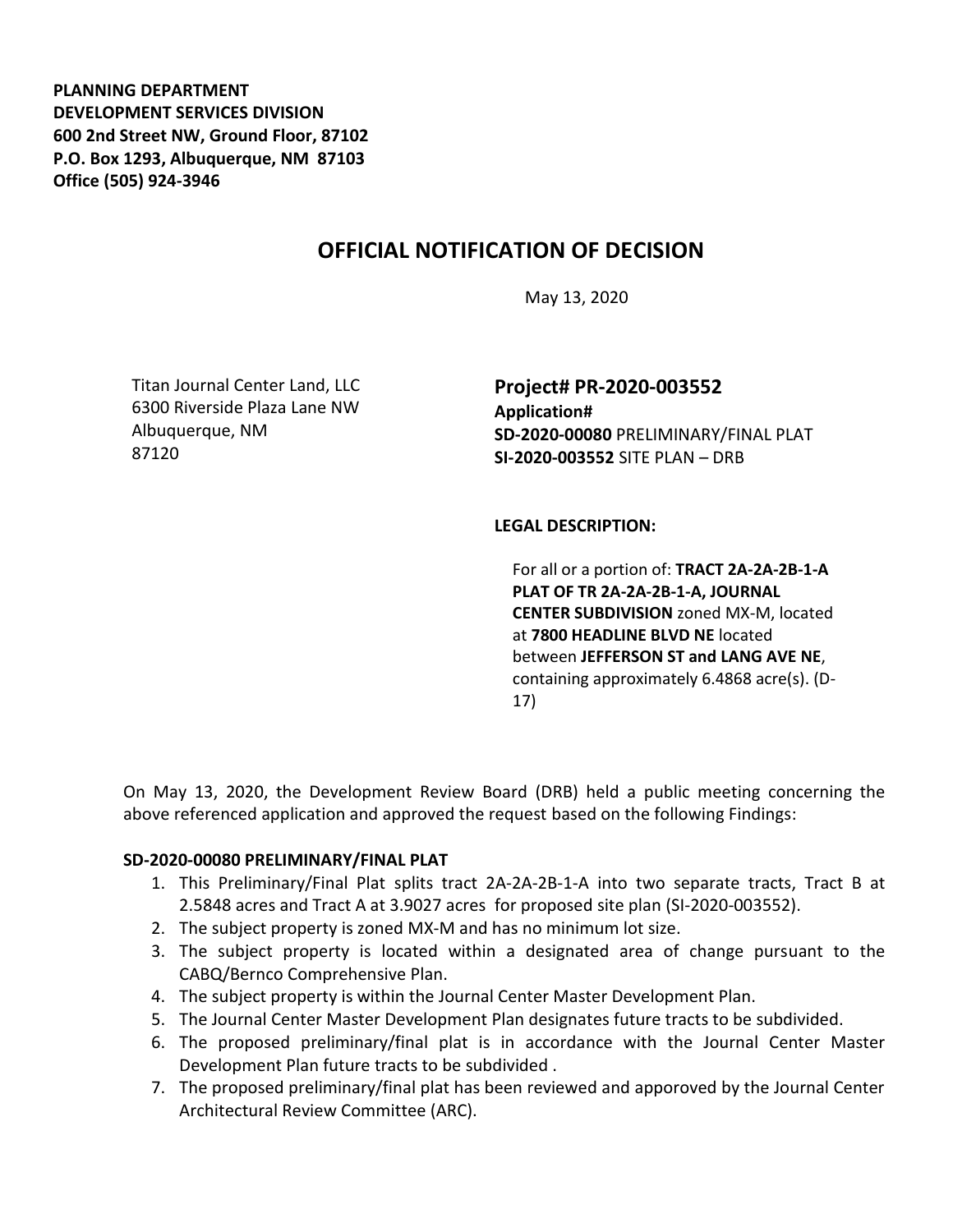8. The applicant provided the required notice as outlined in the IDO Table 6-1-1.

Condition:

1. Final sign off delegated to Planning for utilities signatures and the AGIS DXF file.

## **SI-2020-003552 SITE PLAN – DRB**

- 1. The Applicant proposes to develop a 158-unit Multi-Family Residential Development on a portion Tract 2A-2A-2B-1-A, Journal Center located at 7800 Headline Boulevard NE.
	- 1. Pursuant to  $6-6$ (G)(3) Review and Decision Criteria An application for a Site Plan DRB shall be approved if it meets all of the following criteria:
		- a. 6-6(G)(3)(a) *The Site Plan complies with all applicable provisions of this IDO, the DPM, other adopted City regulations, and any conditions specifically applied to development of the property in a prior permit or approval affecting the property.*

Pursuant to 1-10(A)(1) of the CABQ Integrated Development Ordinane, "…[A]ny approvals granted prior to the effective date of this IDO shall remain valid, subject to expiration per Subsection 14-16-6-4(W). Uses and development standards specified in those approvals shall prevail over provisions in the IDO. Where those approvals are silent, provisions in the IDO shall apply…"

The proposed site plan is within the Journal Center Master Development Plan. The Journal Center Master Development Plan designates development standards and future tracts to be subdivided.

The structure heights, landscaping, signage, and pedestrian connections meet the IDO and the Journal Center Master Development Plan requirements.

Pursuant to the CABQ Integrated Development Ordiance 5-5(C)(5)(i) Parking Study Allowance, "…[T]he Planning Director may approve a reduction of parking requirements if the applicant provides a parking needs study, prepared by a consultant with expertise in that area recognized by the City…"

The applicant submitted a Parking Needs Study, prepared by Bohannan Huston, Inc., a consultant engineering firm headquartered in Albuquerque, New Mexico, with expertise in parking, transportation planning, and engineering. The Parking Needs Study proposes a ratio of approximately 1.35 spaces per dwelling unit (du).

The Parking Needs Study was approved by the Planning Director on May 12, 2020 with conditions of approval. The conditions of approval are: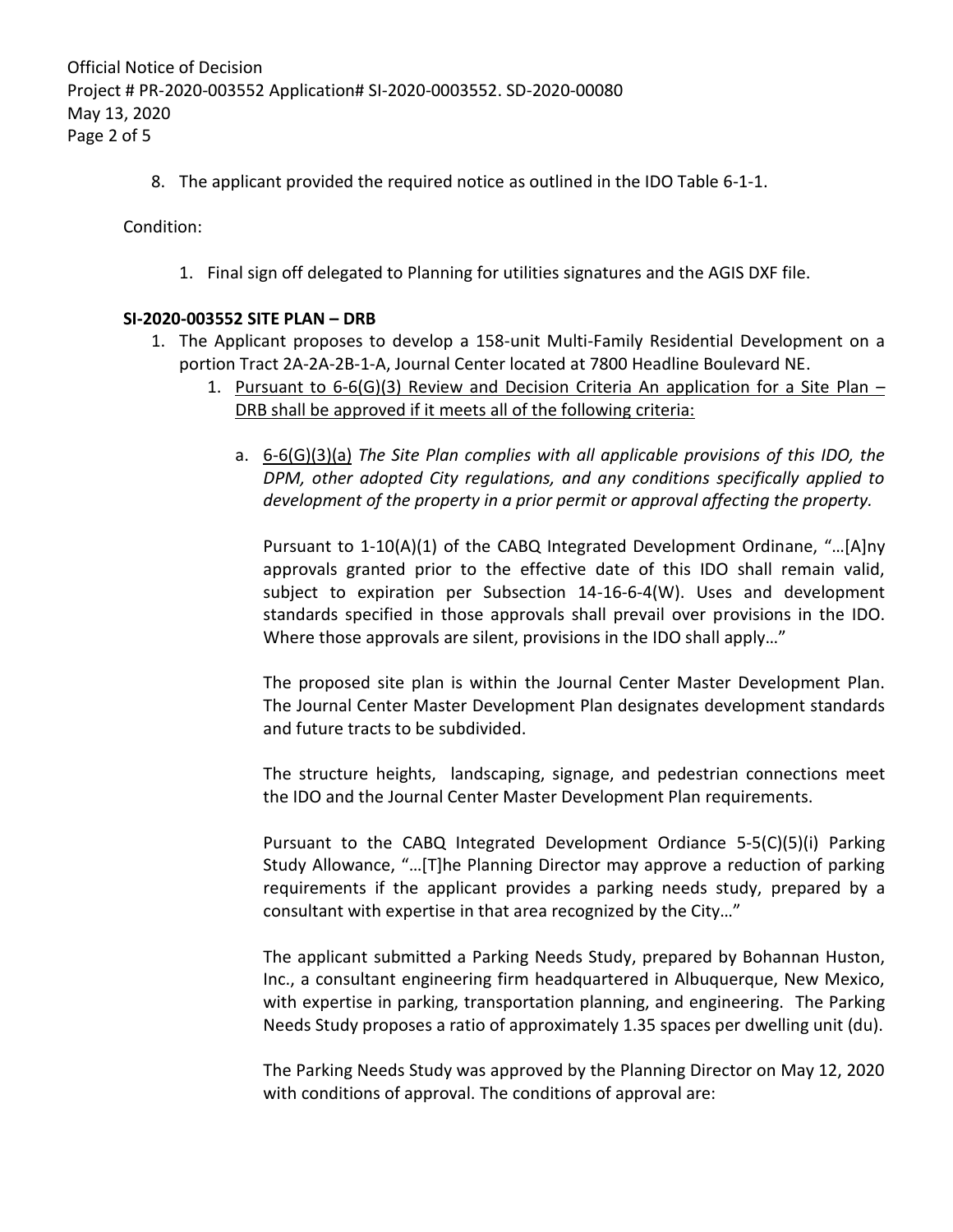- 1. The applicant shall coordinate with the Transit Department and improve any bus stops and/or shelters in the vicinity of the subject site as desired and approved by ABQ Ride.
- 2. The applicant shall provide enhanced ADA connections, including greater tree canopy coverage, from the building to existing and/or proposed sidewalks in the adjacent public rights-of-way.

The proposed Site Plan meets the conditions of approval for the Parking Needs Study Approval. The transit shelter was not desired because the existing round and brick bus stop at the NEC of Jefferson and Headline is the standard for Journal Center and the tree canopy will provide shade for the proposed pathways.

*b.* 6-6(G)(3)(b) *The City's existing infrastructure and public improvements, including but not limited to its street, trail, drainage, and sidewalk systems, have adequate capacity to serve the proposed development, and any burdens on those systems have been mitigated to the extent practicable.* 

The site has access to a full range of urban services including utilities, roads and emergency services. A traffic impact study was not required for the project.

*c.* 6-6(G)(3)(c) *The Site Plan mitigates any significant adverse impacts on the surrounding area to the maximum extent practicable.* 

The Applicant offered the required neighborhood meeting to affected neighborhood associations. No meeting was requested. Due to the site's location within a major employment center with no other surrounding residential uses, the proposed development will have little impact to the surrounding area. The landscaping plan shows 33,797 square feet of landscaping, the IDO requires 18,416 square feet of landscaping. The use adds housing in a major employment center and is a complimentary use to the existing office and commercial uses in the area. A solid wall and landscaping is being provided to screen the trash enclosure adjacent to Jefferson.

- 2. The site is zoned MX-M with a prior approval (Site Plan for Subdivision), which includes certain design standards and defined future tracts to be subdivided from the existing approximately 6.5-acre site. The site plan was approved in 2017.
	- a. The site plan complies with the design standards of the Site Plan for Subdivision including:
		- i. Utilities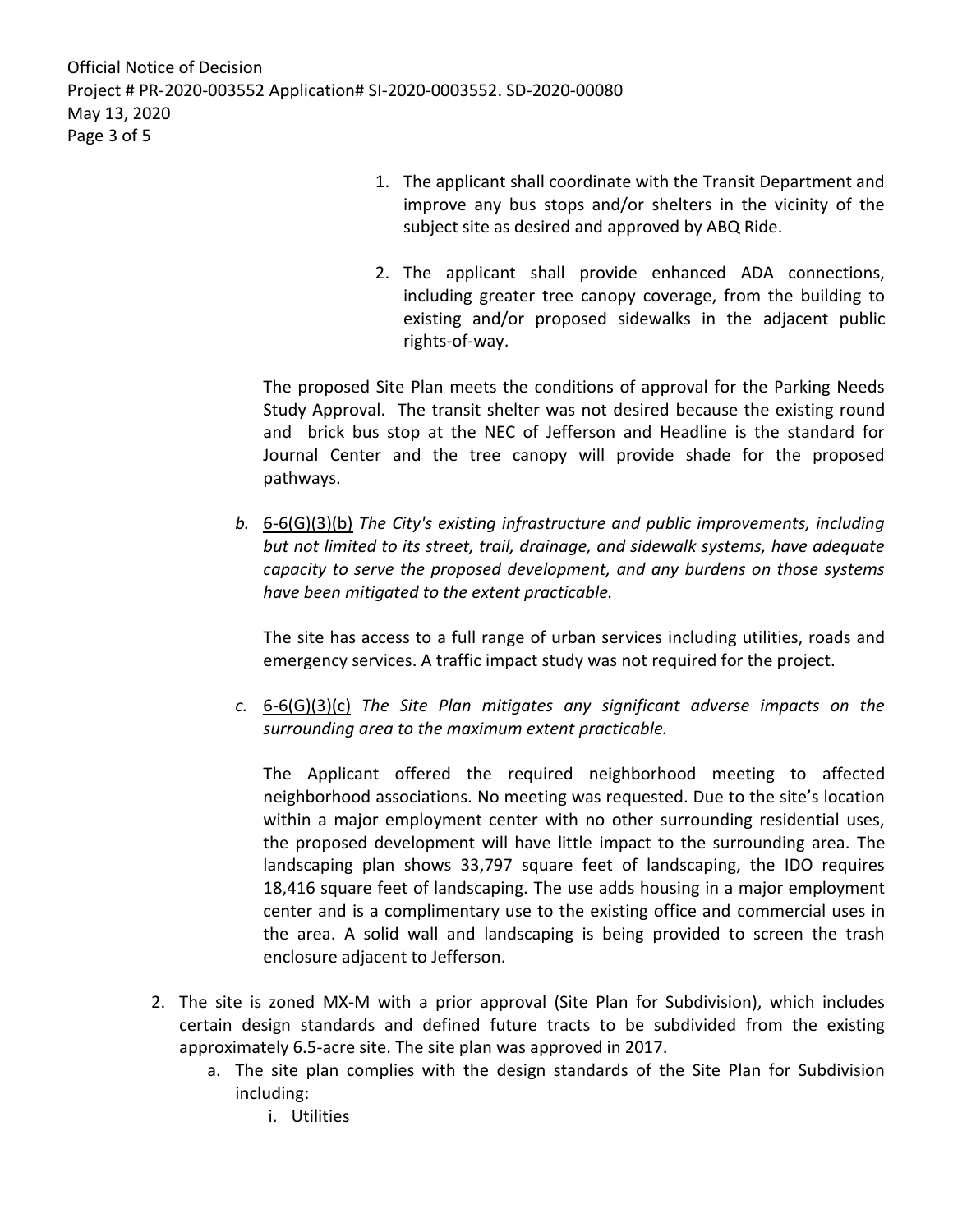Official Notice of Decision Project # PR-2020-003552 Application# SI-2020-0003552. SD-2020-00080 May 13, 2020 Page 4 of 5

- ii. Setback
- iii. Pedestrian Connections
- iv. Walls and fences
- v. Landscaping
- vi. Architecture
- vii. Lighting
- viii. Signage
- 3. This site proposes infrastructure improvements.
- 4. The applicant provided the required notice as outlined in the IDO Table 6-1-1.; the applicant notified property owners within 100 feet and affected neighborhood associations.
- 5. The proposed use is allowed within the MX-M zone.

## **Conditions:**

- 1. This Site Plan is valid 5 years from DRB approval (5/13/2020). An extension may be requested prior to the expiration date.
- 2. The final sign off is delegated to CABQ Planning for additional details to be added to the site plan that include:
	- a. Irrigation meter for non-potable use is included in the utility plan.
	- b. Landscape Plan to be stamped and signed by a professional agent.
	- c. Add a note on the site plan that states any design standards silent in the site plan will be governed by the CABQ Integrated Development Ordinance.
- 3. The final sign off is delegated to CABQ Transportiaon for additional details to be added to the site plan that include:
	- a. Walkway width and dimensioning detail for emergency access
- 4. Once the site plan has all the required signatures, a pdf of the complete signed off set will then be emailed to the PLNDRS.

APPEAL: If you wish to appeal this decision, you must do so within 15 days of the DRB's decision or by **May 28, 2020.** The date of the DRB's decision is not included in the 15-day period for filing an appeal, and if the 15<sup>th</sup> day falls on a Saturday, Sunday or Holiday, the next working day is considered as the deadline for filing the appeal.

For more information regarding the appeal process, please refer to Section 14-16-6-4(U) of the Integrated Development Ordinance (IDO). Appeals should be submitted via email to [PLNDRS@CABQ.GOV](mailto:PLNDRS@CABQ.GOV) (if files are less than 9MB in size). Files larger than 9MB can be sent to [PLNDRS@CABQ.GOV](mailto:PLNDRS@CABQ.GOV) using [https://wetransfer.com.](https://wetransfer.com/) A Non-Refundable filing fee will be calculated and you will receive instructions